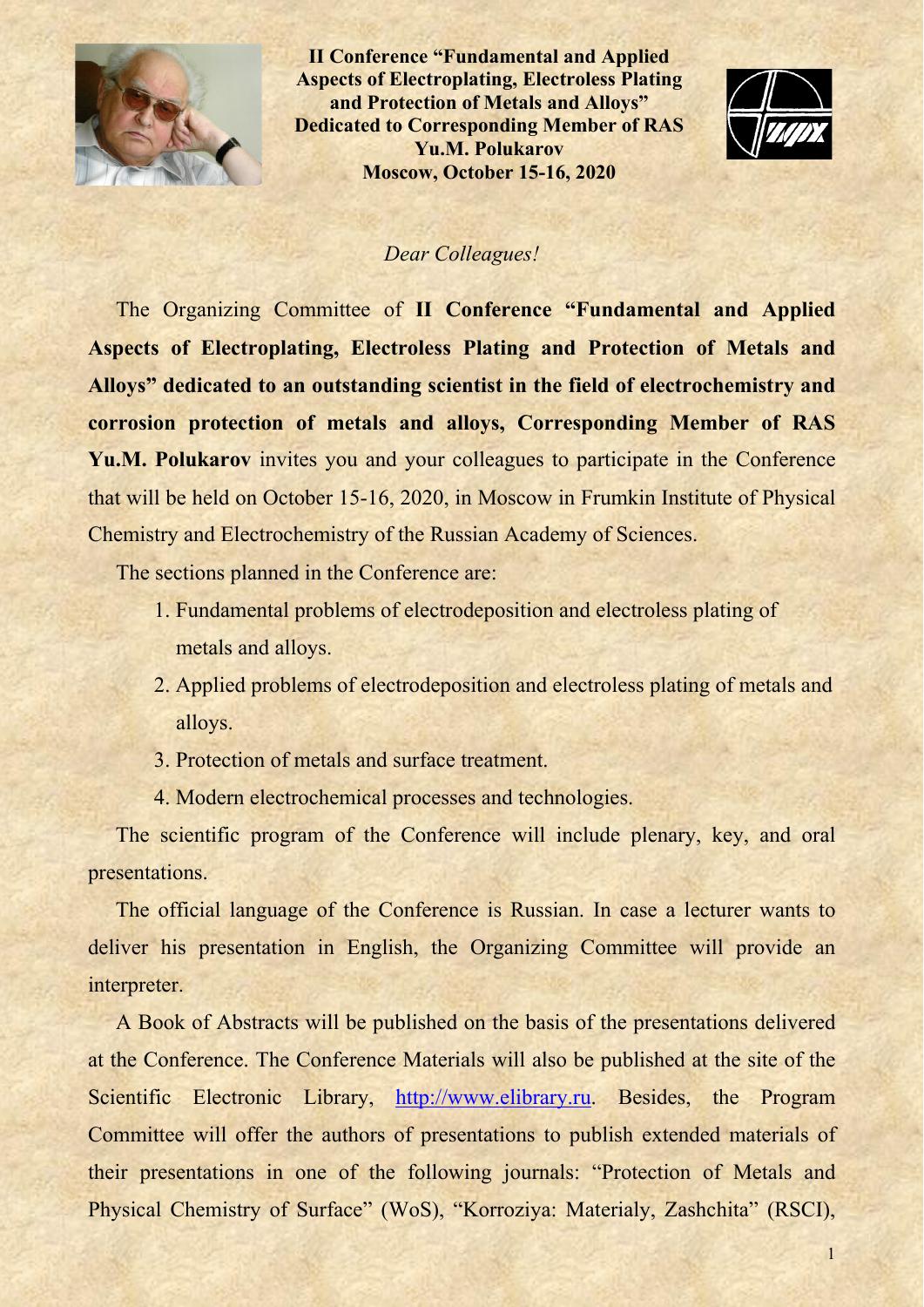"Theory and Practice of Corrosion Protection" (RSCI), "Electroplating & Surface Treatment" (RSCI).

More detailed information about the Conference is available at its official site polukarov.eng.lsps.ru, where registration of the Conference participants is already opened.

The planned organizing fee for the Conference participants is 2000 Rub. for regular participants and 1000 Rub. for postgraduates and students. If the Conference is supported by the Ministry of Science and Higher Education of the Russian Federation of the Russian Foundation for Basic Research, the Organizing Committee may change the organizing fee.

This year, our Conference is a satellite conference of the 11th Frumkin Symposium that will be held in Moscow on October 19-23, 2020. The official language of the Symposium is English. The participants of our Conference automatically become absentee participants of the Frumkin Symposium and their abstracts will be published in the Book of Abstracts of the Frumkin Symposium. For full-time attendance of the Frumkin Symposium, one should register at its site, http://frumkinsymp.ru/, and pay up the difference between the organizing fees (200) Euro-2000 Rub. for usual participants and 100 Euro-1000 Rub. for Young Scientists). Besides, it is possible to participate only in the Frumkin Symposium.

The deadline for submission of the Abstracts for their inclusion both into the Book of Abstracts of our Conference and into the Book of Abstracts of the Frumkin Symposium is September 07, 2020.

As the Book of Abstracts of the Frumkin Symposium is published in English, the participants of our Conference can:

- present the abstracts both in Russian and in English;
- present the abstracts in Russian and supply the names of the Authors and their affiliations in English;
- present the abstracts only in Russian.

In the latter two cases, the abstracts will be translated into English by the Organizing Committee for their publication in the Book of Abstracts of the Frumkin Symposium. The template for abstracts is available at the Conference site.

We hope to see you in Moscow!